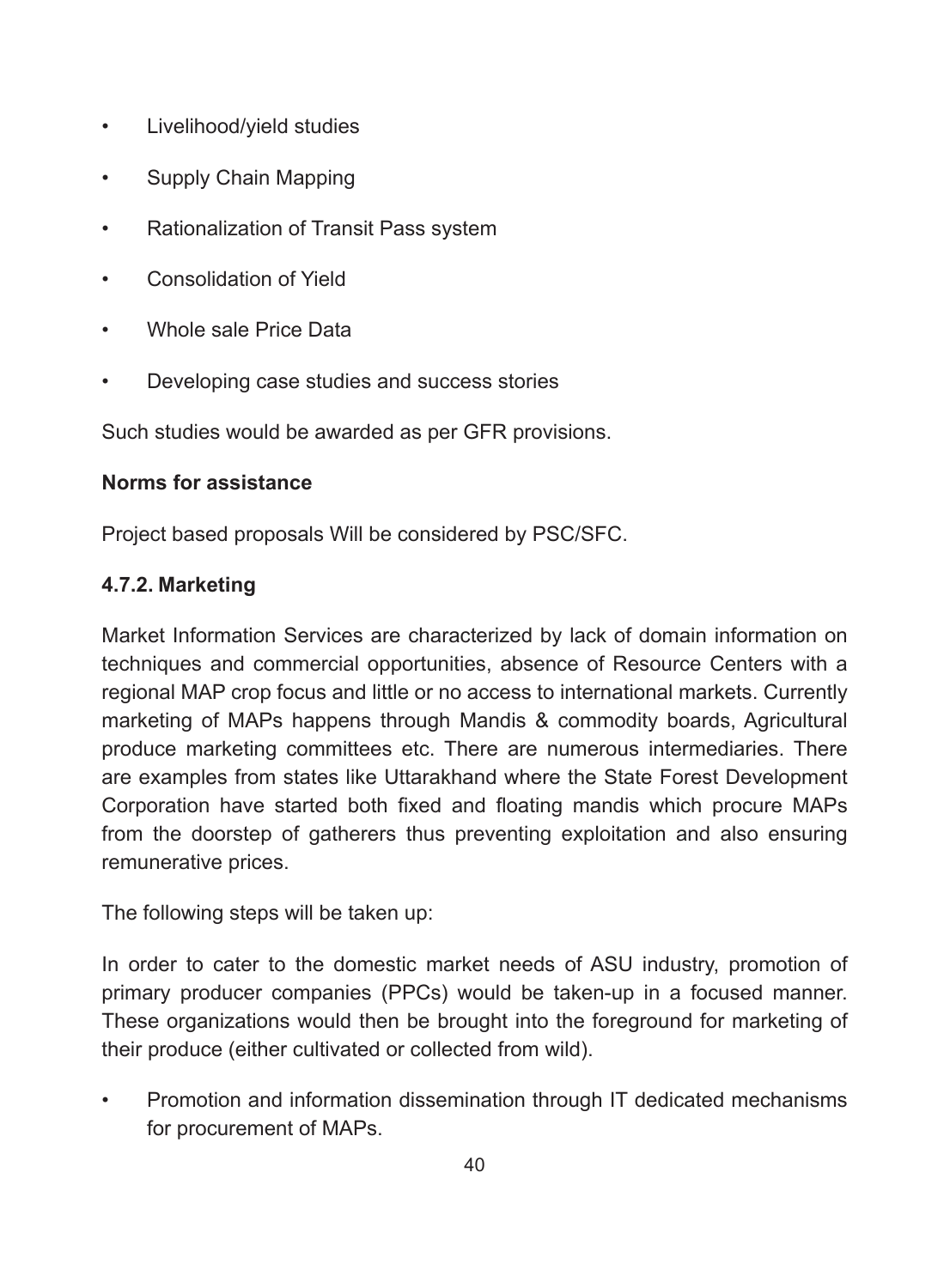- Networked AgriMandis for MAPs
- Database of Cultivators
- Contract Extractions (PHM)
- Speciality Warehousing & Supply Chain development
- Integration of all Portals with techno commercial information
- Creating an on line MAPs Trade Exchange
- Integration with Krishak Call Centers, KVKs etc

## **a) Marketing Intervention**

Currently marketing of Medicinal plant produce happens through Mandis and other whole sale markets. Trade is rather opaque and information on prices, arrivals and other trends are not easily accessible to farmers/growers. The following steps will be initiated in order to fill this gap.

- Documenting trade practices.
- Generating information on wholesale prices, arrivals and trends in different markets to benefit both growers and buyers.
- Establishing communication network for speedy collection and dissemination of market data for its eficient and timely utilization.
- Preparing farmer's advisories and issuing the same for the Benefit of farmers towards optimizing returns.
- Developing Databases of Cultivators and Cultivars.
- Integrating and mainstreaming of Medicinal Plants through call centres including Kisan call centres initiatives of Ministry of Agriculture.
- Putting in place an appropriate pricing regime in respect of produce sourced from wild v/s cultivation in favour of cultivated material so as to encourage cultivation and reduce pressure on the natural resources.
- Streamlining of HS Codes.